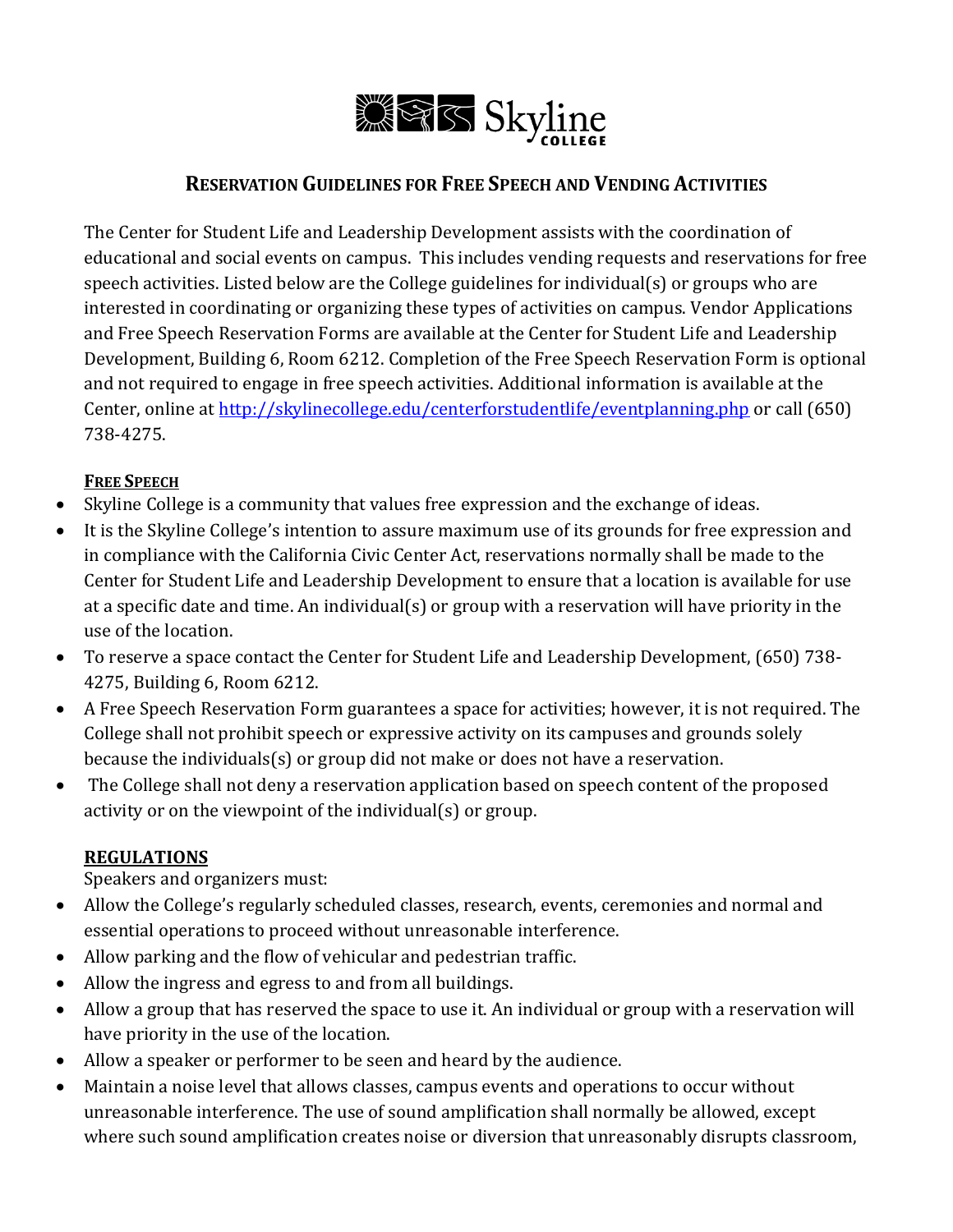College or District activities or operations.

- Assure that actions do not create an imminent health or safety hazard.
- Assure that actions do not destroy District property.

*Section 6 of the San Mateo County Community College District Board Policy 2.31 Speech: Time, Place and Manner. For the full policy and a complete list of SMCCCD Board Policies and Procedures visit [https://smccd.edu/boardoftrustees/policies.php.](https://smccd.edu/boardoftrustees/policies.php)*

# **POSTING MATERIALS**

- Bulletin boards have been designated on campus for general posting.
- Posting of materials, other than that of college affiliated groups, is not permitted in nondesignated areas.
- All materials must be lawful activities and may not be misleading or fraudulent.
- All commercial literature must have the organization/institution affiliation, along with address and telephone number clearly stated.
- All materials posted on designated bulletin boards will be automatically removed once a week, or once the date has expired, or if the posting has not been authorized by the Center for Student Life and Leadership Development.
- The college does not endorse, approve, authorize, sponsor or regulate any commercial business, commodity, service or entertainment posted or distributed on campus.

## **DISTRIBUTION OF LITERATURE**

- Petitions, circulars, leaflets, newspapers and printed materials may be distributed in person.
- No person or organization distributing materials shall coerce any person into taking any material.
- All discarded material in and around activities area must be retrieved by persons distributing the material prior to departure.

## **SUPPORT SERVICES**

- Tables, chairs, sound systems and other support materials **will not** be provided by the college.
- Parking permits **will not** be provided.

# **VENDING ON CAMPUS**

- Vending activities are limited to college sponsored and approved special events related to the educational mission of the college and must have prior approval by the Center for Student Life and Leadership Development.
- Applications for vending on campus must be scheduled four (4) weeks in advance. For further information about the Campus Vending Policy is available on the Skyline College website, [http://www.skylinecollege.edu/centerforstudentlife/assets/eventplanning/CampusVendingPolic](http://www.skylinecollege.edu/centerforstudentlife/assets/eventplanning/CampusVendingPolicy.pdf) [y.pdf.](http://www.skylinecollege.edu/centerforstudentlife/assets/eventplanning/CampusVendingPolicy.pdf)
- Vending applications are available at [http://www.skylinecollege.edu/centerforstudentlife/assets/eventplanning/VendorApplication.p](http://www.skylinecollege.edu/centerforstudentlife/assets/eventplanning/VendorApplication.pdf) [df](http://www.skylinecollege.edu/centerforstudentlife/assets/eventplanning/VendorApplication.pdf)